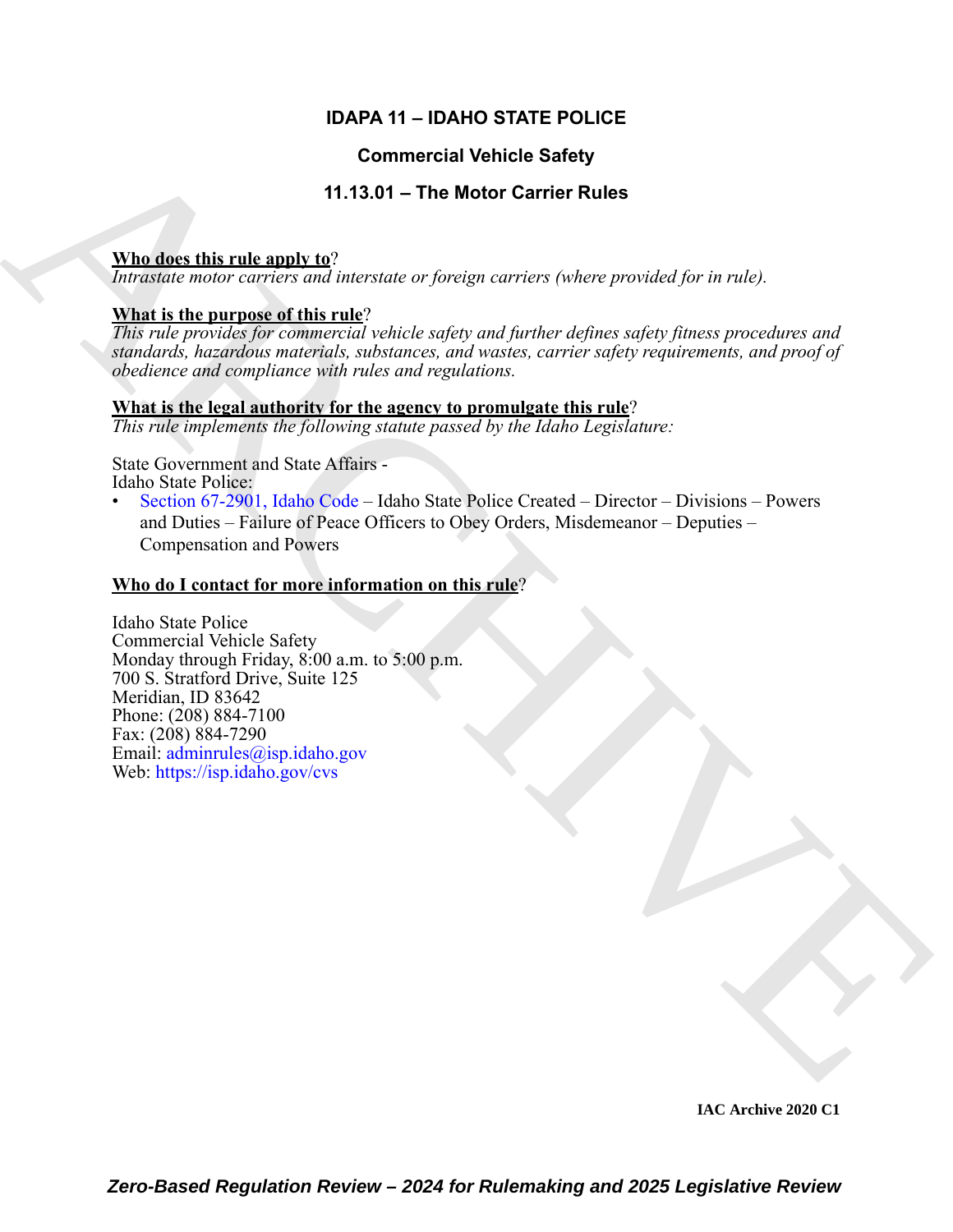# **Table of Contents**

# 11.13.01 - The Motor Carrier Rules

| 018. Transportation Of Hazardous Materials, Substances, And Wastes.  7 |  |
|------------------------------------------------------------------------|--|
|                                                                        |  |
|                                                                        |  |
|                                                                        |  |
|                                                                        |  |
|                                                                        |  |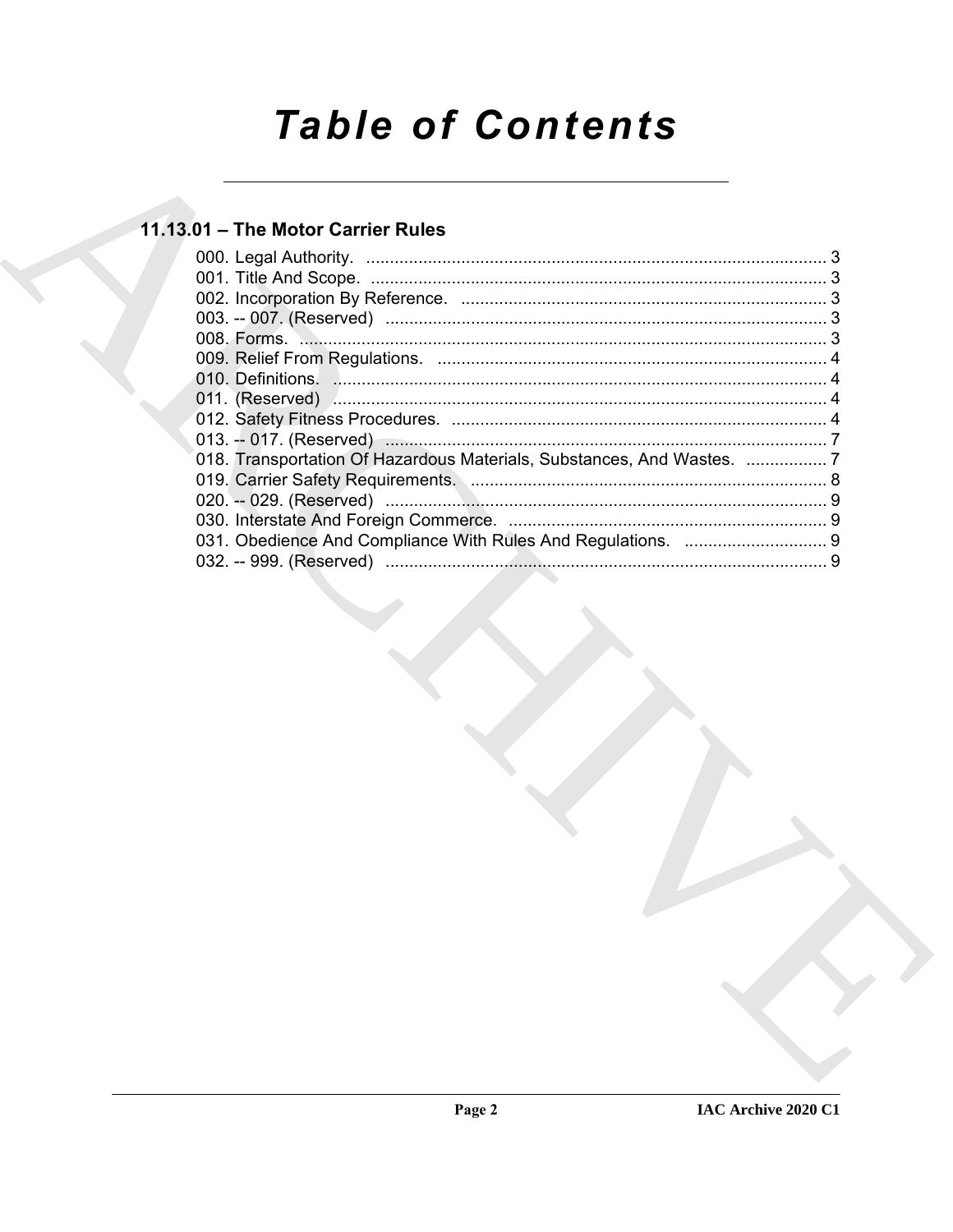### **11.13.01 – THE MOTOR CARRIER RULES**

### <span id="page-2-11"></span><span id="page-2-1"></span><span id="page-2-0"></span>**000. LEGAL AUTHORITY.**

These rules are promulgated pursuant to the authority granted to the Idaho State Police pursuant to Section 67-2901A, Idaho Code. (4-5-00)

### <span id="page-2-2"></span>**001. TITLE AND SCOPE.**

<span id="page-2-12"></span>**01.** Title. The title of these rules is IDAPA 11.13.01, "The Motor Carrier Rules." (4-5-00)

**02. Scope**. These rules apply to intrastate motor carriers under the jurisdiction of the Idaho State Police and, when provided in the rule, to interstate or foreign carriers providing transportation of persons or property over highways of the state of Idaho by motor vehicles in the furtherance of their business or for hire. (3-20-20)

### <span id="page-2-10"></span><span id="page-2-3"></span>**002. INCORPORATION BY REFERENCE.**

In accordance with Section 67-5229, Idaho Code, the following sections of the Code of Federal Regulations, specifically 49 CFR, and 40 CFR are herein incorporated by reference:  $(3-25-16)$ 

<span id="page-2-9"></span><span id="page-2-8"></span>**01. Safety Fitness Procedures (See Section 012)**. Adoption of Federal Regulations, 49 CFR subtitle, chapter III. subchapter B - Federal Motor Carrier Safety Regulations; and 49 CFR subtitle B, chapter I. subchapter C-Hazardous Materials Regulations. Amendments to the annual volumes are published in the Federal Register, pending their incorporation in the next annual volumes. Whenever a federal regulation is adopted by reference in these rules, subsequent recompilations are also adopted by reference, but subsequent amendments are not. (3-25-16)

These region experimental present in the surface region of the latter person of the latter spectra of the surface region of the surface region of the surface region of the surface region of the surface region of the surfa **02. Transportation of Hazardous Materials, Substances, and Wastes (See Section 018)**. Adoption of Federal Regulations. 40 CFR Part 262 and 49 CFR Parts 107, 171, 172, 173, 177, 178 and 180 are hereby adopted by reference. All interstate and foreign carriers and all intrastate carriers subject to the safety authority of the Idaho State Police while operating in Idaho that transport hazardous materials, substances or wastes listed in, defined by or regulated by 49 CFR Parts 107, 171, 172, 173, 177, 178 and 180 must comply with 49 CFR Parts 107, 171, 172, 173, 177, 178 and 180 applicable to motor carriers and their shippers, and the laws and rules of the state of Idaho. Whenever any of these federal regulations exempt intrastate carriers from any of their requirements, Section 018 removes that exemption and subjects intrastate carriers to the same requirements. The Department asserts its authority under Section 018, to the maximum extent allowed by Section 67-2901A, Idaho Code, Public Laws 89-670 and 89-170 (see 49 U.S.C. 502(c)(3)), 49 CFR Part 388.

**a.** Version of Federal Regulations Adopted. Per Section 49-2212, Idaho Code, the federal regulations adopted by reference in Section 018 of these rules, are those contained in the compilations of 40 CFR Part 262 published in the Code of Federal Regulations volume dated July 1, 1998, and as subsequently recompiled, and those contained in the compilations of 49 CFR Parts 107, 171, 172, 173, 177, 178 and 180 published in the Code of Federal Regulations volume dated October 1, 1998, and as subsequently recompiled, and all amendments to these rules appearing in the Federal Registers. Amendments to the annual volumes are published in the Federal Register pending their incorporation in the next annual volumes. (3-20-20)

<span id="page-2-7"></span>**03. Carrier Safety Requirements (See Rule 19)**. Adoption of Federal Regulations 49 CFR Parts 356, 365, 380, 382, 383, 385, 386, 387, 388 and 390 through 399 are hereby adopted by reference. Whenever any one (1) of these federal regulations (except Section 391.11(b) $(1)$ ) exempts intrastate carriers from any of their requirements, the rule at Section 019, removes that exemption and subjects the intrastate carrier to the same requirements. The Department asserts its authority under Section 019 of these rules to the maximum extent allowed by Section 67-<br>2901A, Idaho Code, Public Laws 89-679 and 89-170 (see 49 U.S.C. 502(c)(3)), 49 CFR Part 388. (3-20-20) 2901A, Idaho Code, Public Laws 89-679 and 89-170 (see 49 U.S.C. 502(c)(3)), 49 CFR Part 388.

**a.** Version of Federal Regulations Adopted. The federal regulations adopted by reference in Section 019 of these rules, are those contained in the compilation of 49 CFR Parts 356, 365, 380, 382, 383, 385, 386, 387, 388, 390 through 399 published in the Code of Federal Regulations volumes dated October 21, 2015. (3-29-17)

<span id="page-2-6"></span>**04. Availability of Incorporated Documents**. The 49 CFRs can be found on the Federal Motor Carrier Safety Administration website at www.fmcsa.dot.gov. (3-20-20)

### <span id="page-2-4"></span>**003. -- 007. (RESERVED)**

### <span id="page-2-5"></span>**008. FORMS.**

The Idaho State Police Commercial Vehicle Safety Program Manager is authorized to produce and distribute forms and reports to carry out these rules. (3-29-10)  $(3-29-10)$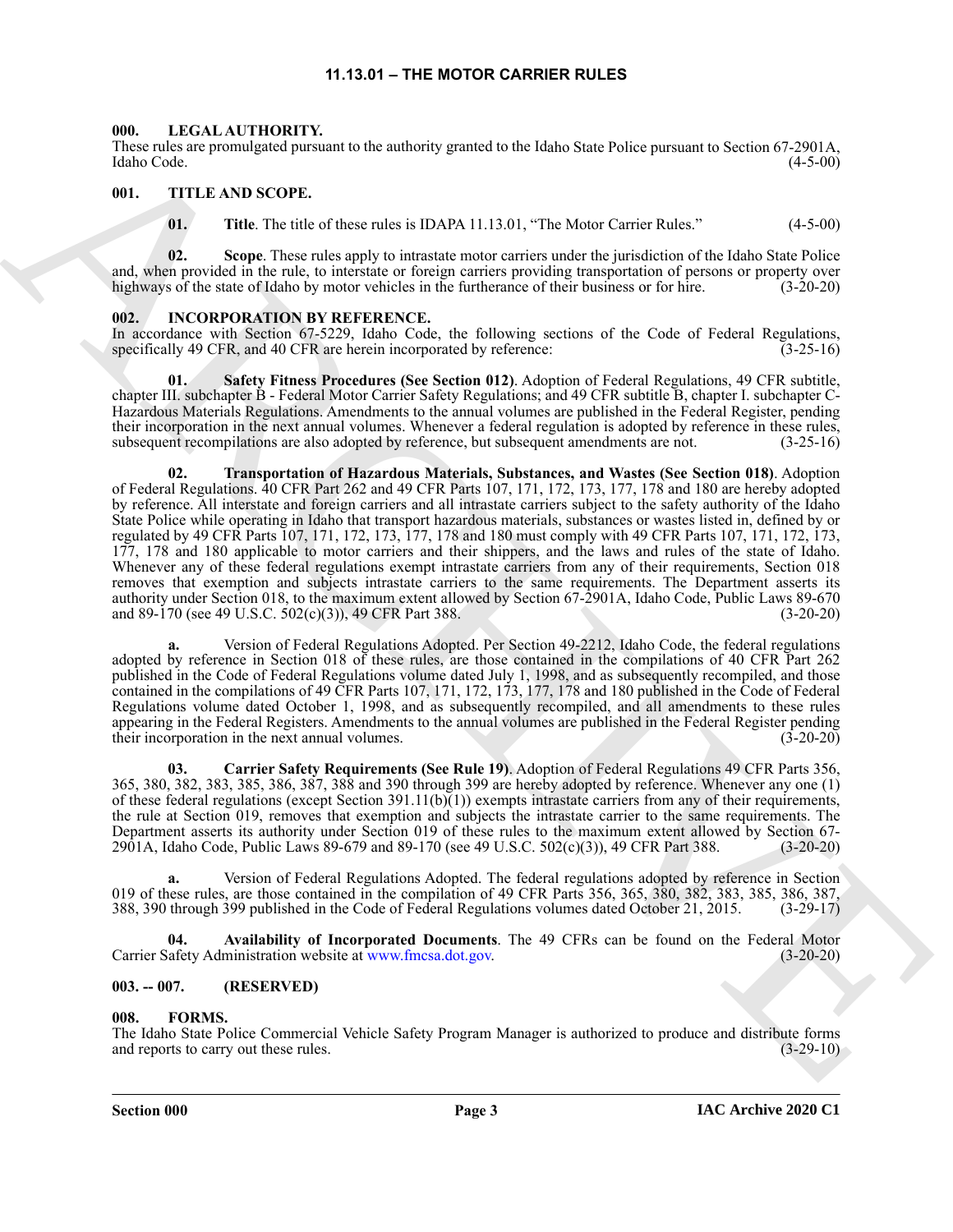# *IDAHO ADMINISTRATIVE CODE IDAPA 11.13.01*

### <span id="page-3-13"></span><span id="page-3-0"></span>**009. RELIEF FROM REGULATIONS.**

The Montr Carrier of the two-bootstands controlled the state of the Mont Carrier Rolles<br>
UPL REVIEW IN THE STATE CONTINUES IN the CARR CONTINUES IN the CARR CONTINUES IN the CARR CONTINUES IN the CARR CONTINUES IN the CAR The Department may issue a declaration of emergency relieving intrastate carriers from the requirements of 49 CFR Parts 390 through 399 adopted by reference in Section 019 of these rules following the declaration of an emergency. The maximum duration of the declaration of emergency, the particular rules in 49 CFR Parts 390 through 399 from which the carrier is relieved from complying, and all other aspects relieved from regulation are the same as provided in those Federal regulations. (3-29-10)

### <span id="page-3-4"></span><span id="page-3-1"></span>**010. DEFINITIONS.**

Whenever any term used in these rules is defined or referred to in the Idaho Code, that term takes its statutory definition in these rules. (4-5-00)

<span id="page-3-5"></span>**01.** Commercial Motor Vehicle (CMV). Any self-propelled or towed motor vehicle used on a in interstate or intrastate commerce to transport passengers or property when the vehicle: (3-29-10) highway in interstate or intrastate commerce to transport passengers or property when the vehicle:

**a.** Has a gross vehicle weight rating (GVWR) or gross combination weight rating (GCWR), or gross vehicle weight (GVW) or gross combination weight (GCW), of four thousand, five hundred thirty-six kilograms (4,536 kg.), (ten thousand, one pounds (10,001 lbs.)) or more, whichever is greater; or (3-29-10)  $(4,536 \text{ kg.})$ , (ten thousand, one pounds  $(10,001 \text{ lbs.})$ ) or more, whichever is greater; or

**b.** Is designed or used to transport more than eight (8) passengers, including the driver, for (3-29-10) (3-29-10) compensation; or

**c.** Is designed or used to transport more than fifteen (15) passengers, including the driver, and is not ransport passengers for compensation; or used to transport passengers for compensation; or

**d.** Is used in transporting material found by the Secretary of Transportation to be hazardous under 49 U.S.C. 5103 and transported in a quantity requiring placarding under regulations prescribed by the Secretary under 49 CFR, Subtitle B, Chapter I, Subchapter C. (3-29-10)

<span id="page-3-7"></span><span id="page-3-6"></span>

| 02. | <b>Department.</b> The Idaho State Police. |  |  | $(4-5-00)$ |
|-----|--------------------------------------------|--|--|------------|
|-----|--------------------------------------------|--|--|------------|

<span id="page-3-9"></span><span id="page-3-8"></span>**03. Highway**. Public roads, highways, and streets of the State. (4-5-00)

**04. Interstate Carrier**. Any person owning or operating any motor vehicle in the state of Idaho or on the highways of the state of Idaho, in commerce between the States, or between the States and a foreign Nation, used<br>or maintained for the transportation of persons or property. (4-5-00) or maintained for the transportation of persons or property.

**05. Motor Carrier**. An individual, partnership, corporation or other legal entity engaged in the transportation by motor vehicle of persons or property in the furtherance of a business or for hire. (4-5-00)

<span id="page-3-10"></span>**06. Motor Vehicle**. Any vehicle, machine, tractor, trailer, or semitrailer propelled or drawn by mechanical power and used upon the highway in the transportation of passengers and/or property, but does not include any vehicle, locomotive, or car operated exclusively on a rail or rails. (4-5-00)

<span id="page-3-11"></span>**07. Person**. Any individual, firm, co-partnership, corporation, company, association, or joint stock association, and includes any trustee, receiver, assignee, or personal representative thereof. (4-5-00)

<span id="page-3-12"></span>**08. Transportation**. Includes all vehicles operated by, for, or in the interest of any motor carrier irrespective of ownership or contract, express or implied, together with all services, facilities and property furnished, operated or controlled by any such carrier or carriers and used in the transportation of passengers and/or property in commerce in the state of Idaho.

### <span id="page-3-2"></span>**011. (RESERVED)**

### <span id="page-3-3"></span>**012. SAFETY FITNESS PROCEDURES.**

<span id="page-3-15"></span><span id="page-3-14"></span>**01. Purpose and Scope**. (4-5-00)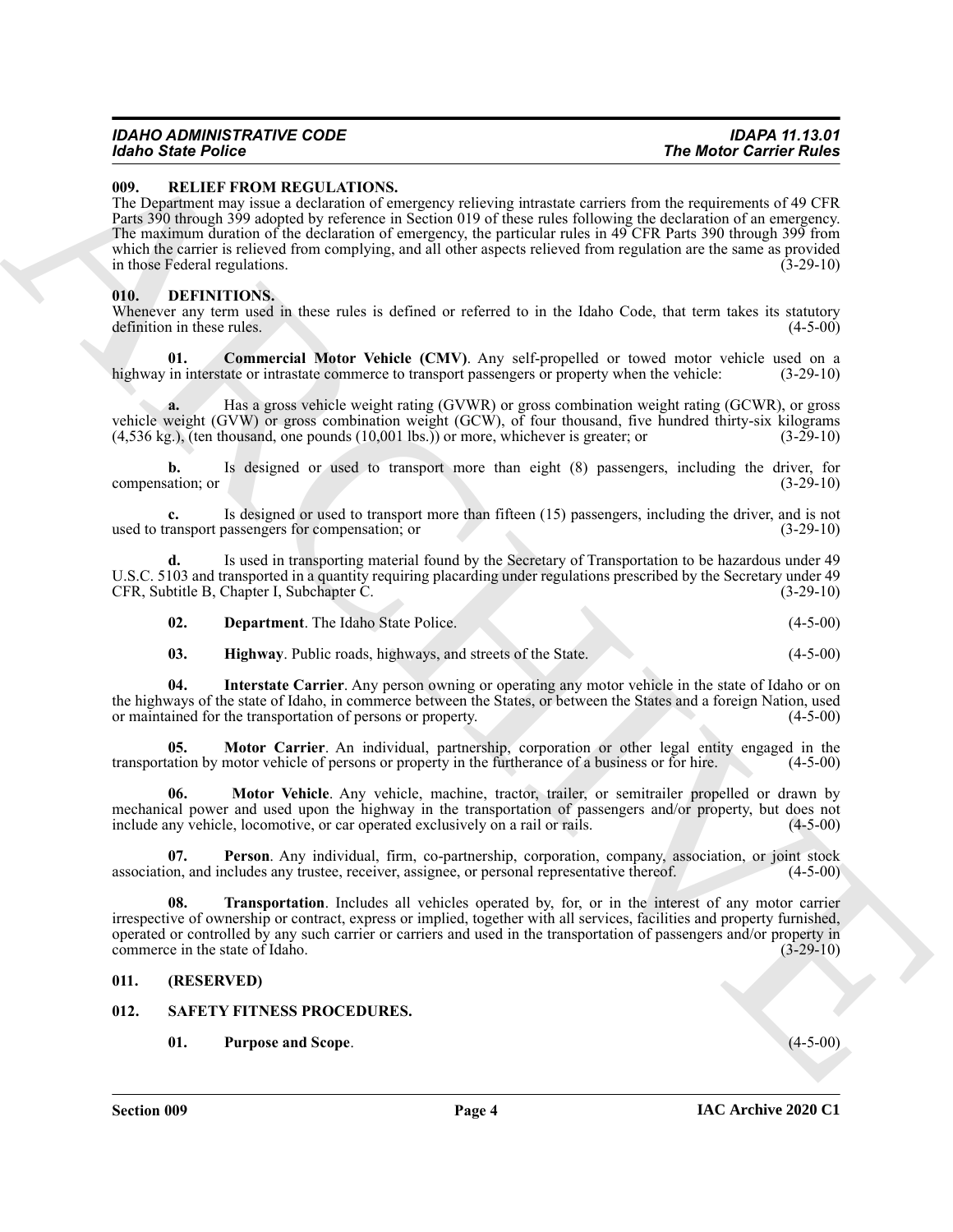| <b>IDAHO ADMINISTRATIVE CODE</b> | <b>IDAPA 11.13.01</b>          |
|----------------------------------|--------------------------------|
| <b>Idaho State Police</b>        | <b>The Motor Carrier Rules</b> |

**a.** This section establishes procedures to determine the safety fitness of motor carriers, assign safety ratings, take remedial action when required and prohibit motor carriers receiving a safety rating of "unsatisfactory" from operating a commercial motor vehicle: (3-20-20)

i. To provide transportation of hazardous materials for which vehicle placarding is required in accordance with 49 CFR Part 172, subpart F; or (4-5-00)

ii. To transport more than fifteen (15) passengers, including the driver. (4-5-00)

**b.** All provisions of Section 012 apply to all motor carriers subject to the requirement of this (4-5-00) subchapter. (4-5-00)

<span id="page-4-0"></span>**02. Definitions**. The following definitions apply to Section 012. (4-5-00)

**External density and the effective of the effective of the effective of the effective of the effective of the effective of the effective of the effective of the effective of the effective of the effective of the effecti a.** Applicable safety regulations or requirements. Means 49 CFR subtitle, chapter III. subchapter B-Federal Motor Carrier Safety Regulations; and 49 CFR subtitle B, chapter I. subchapter C- Hazardous Materials Regulations. Amendments to the annual volumes are published in the Federal Register, pending their incorporation in the next annual volumes. Whenever a federal regulation is adopted by reference in these rules, subsequent recompilations are also adopted by reference, but subsequent amendments are not. (3-20-20)

| b. |  | Preventable accident on the part of a motor carrier. Means an accident that: |  |  | $(4-5-00)$ |
|----|--|------------------------------------------------------------------------------|--|--|------------|
|----|--|------------------------------------------------------------------------------|--|--|------------|

i. Involved a commercial motor vehicle, and (4-5-00)

ii. Could have been averted but for an act, or failure to act, by the motor carrier or the driver. (4-5-00)

**c.** Reviews: (3-20-20)

i. Compliance review. An onsite examination of motor carrier operations, which may be at the carrier's place of business, including driver's hours of service, vehicle maintenance and inspection, driver qualifications, commercial driver's license requirements, financial responsibility, accidents, hazardous materials, and such other related safety and transportation records to determine safety fitness. (4-5-00)

(1) A compliance review may be conducted in response to a request to change a safety rating, to investigate potential violations of safety regulations by motor carriers, or to investigate complaints or other evidence of safety violations. (4-5-00)

(2) A compliance review may result in the initiation of an enforcement action. (4-5-00)

ii. Safety management controls. The systems, policies programs, practices, and procedures used by a motor carrier to ensure compliance with applicable safety and hazardous materials regulations which ensure the safe movement of products and passengers through the transportation system, and to reduce the risk of highway accidents and hazardous materials incidents resulting in fatalities, injuries, and property damage. (4-5-00)

**d.** Safety ratings: (3-20-20)

i. Satisfactory safety rating. A motor carrier has in place and functioning adequate safety management controls to meet the safety fitness standard prescribed in Subsection 012.03 of this rule. Safety management controls are adequate if they are appropriate for the size and type of operation of the particular motor carrier.  $\frac{1}{4-5-00}$  (4-5-00)

Conditional safety rating. A motor carrier does not have adequate safety management controls in place to ensure compliance with the safety fitness standard that could result in occurrences listed in Subsection  $012.03$  of this rule.  $(4-5-00)$ 

Unsatisfactory safety rating. A motor carrier does not have adequate safety management controls in place to ensure compliance with the safety fitness standard which has resulted in occurrences listed in Subsection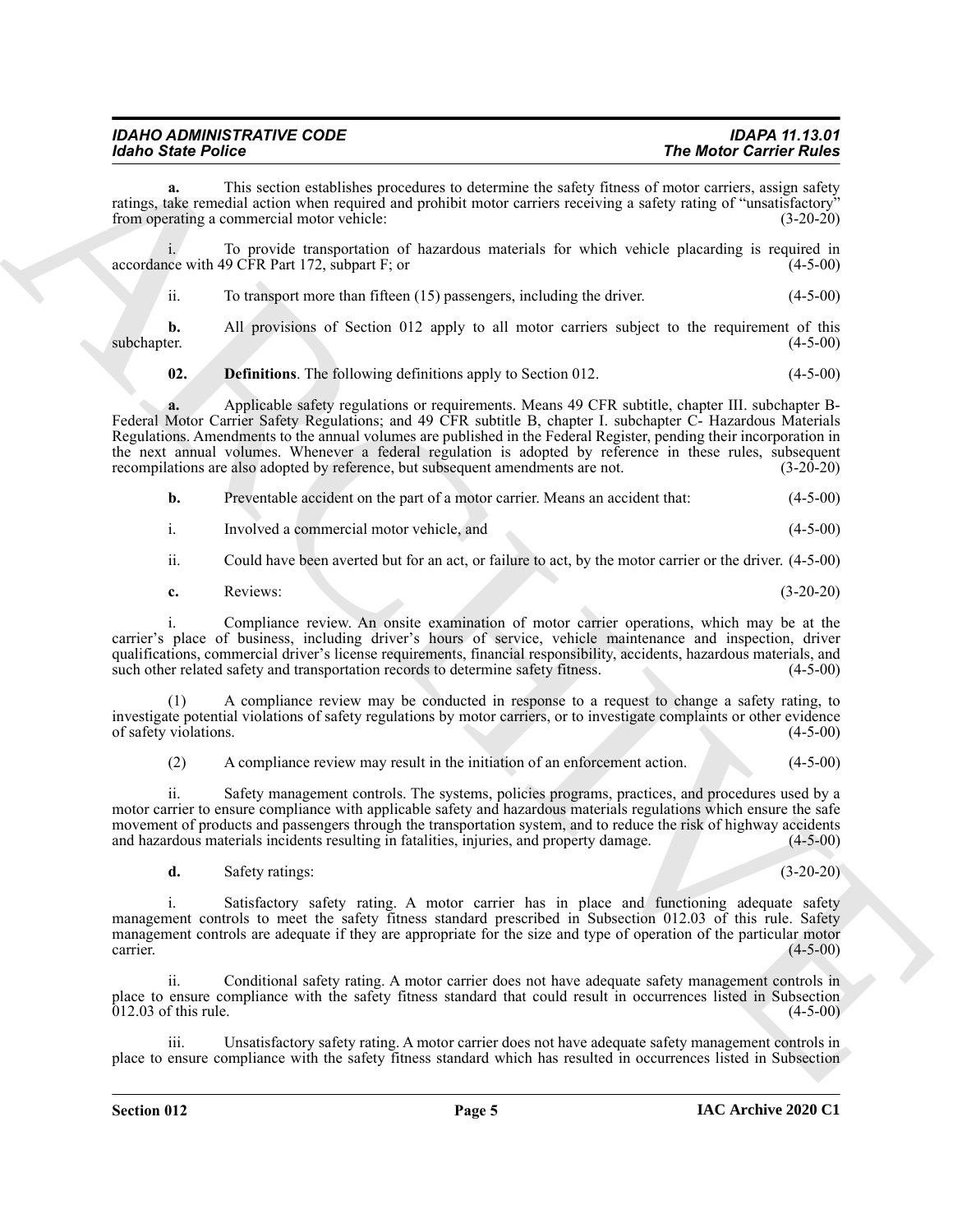# *IDAHO ADMINISTRATIVE CODE IDAPA 11.13.01*

<span id="page-5-1"></span><span id="page-5-0"></span>

| 012.03 of this rule. | $(4-5-00)$ |
|----------------------|------------|
|                      |            |

| <b>Idaho State Police</b>           |                                                                                                                                                                                                                                                                                                                                                                                                                                 | <b>The Motor Carrier Rules</b> |
|-------------------------------------|---------------------------------------------------------------------------------------------------------------------------------------------------------------------------------------------------------------------------------------------------------------------------------------------------------------------------------------------------------------------------------------------------------------------------------|--------------------------------|
| 012.03 of this rule.                |                                                                                                                                                                                                                                                                                                                                                                                                                                 | $(4-5-00)$                     |
| iv.                                 | Unrated carrier. A safety rating has not been assigned to the motor carrier.                                                                                                                                                                                                                                                                                                                                                    | $(4-5-00)$                     |
| 03.                                 | Safety Fitness Standard. The satisfactory safety rating is based on the degree of compliance with<br>the safety fitness standard for motor carriers. To meet the safety fitness standard, the motor carrier must demonstrate<br>that it has adequate safety management controls in place, which function effectively to ensure acceptable compliance<br>with applicable safety requirements to reduce the risk associated with: | $(4-5-00)$                     |
| a.                                  | Commercial driver's license standards violations.                                                                                                                                                                                                                                                                                                                                                                               | $(4-5-00)$                     |
| b.                                  | Inadequate levels of financial responsibility.                                                                                                                                                                                                                                                                                                                                                                                  | $(4-5-00)$                     |
| $c_{\cdot}$                         | The use of unqualified drivers.                                                                                                                                                                                                                                                                                                                                                                                                 | $(4-5-00)$                     |
| d.                                  | Improper use and driving of motor vehicles.                                                                                                                                                                                                                                                                                                                                                                                     | $(4-5-00)$                     |
| e.                                  | Unsafe vehicles operating on the highways.                                                                                                                                                                                                                                                                                                                                                                                      | $(4-5-00)$                     |
| f.                                  | Failure to maintain accident register and copies of accident reports.                                                                                                                                                                                                                                                                                                                                                           | $(4-5-00)$                     |
| g.                                  | The use of fatigued drivers.                                                                                                                                                                                                                                                                                                                                                                                                    | $(4-5-00)$                     |
| h.                                  | Inadequate inspection, repair, and maintenance of vehicles.                                                                                                                                                                                                                                                                                                                                                                     | $(4-5-00)$                     |
| i.                                  | Transportation of hazardous materials, driving and parking rule violations.                                                                                                                                                                                                                                                                                                                                                     | $(4-5-00)$                     |
| j.                                  | Violation of hazardous materials regulations.                                                                                                                                                                                                                                                                                                                                                                                   | $(4-5-00)$                     |
| k.                                  | Motor vehicle accidents and hazardous materials incidents.                                                                                                                                                                                                                                                                                                                                                                      | $(4-5-00)$                     |
| 04.                                 | Factors to Be Considered in Determining a Safety Rating. The factors to be considered in<br>determining the safety fitness and assigning a safety rating include information from safety reviews, compliance<br>reviews and any other data. The factors may include all or some of the following:                                                                                                                               | $(4-5-00)$                     |
|                                     | Adequacy of safety management controls. The adequacy of controls may be questioned if their<br>degree of formalization or automation is found to be substantially below the norm for similar carriers. Violations,<br>accidents or incidents substantially above the norm for similar carriers will be strong evidence that management<br>controls are either inadequate or not functioning property.                           | $(4-5-00)$                     |
| b.                                  | Frequency and severity of regulatory violations.                                                                                                                                                                                                                                                                                                                                                                                | $(4-5-00)$                     |
| c.                                  | Frequency and severity of driver/vehicle regulatory violations identified in roadside inspections.                                                                                                                                                                                                                                                                                                                              | $(4-5-00)$                     |
| d.                                  | Number and frequency of out-of-service driver/vehicle violations.                                                                                                                                                                                                                                                                                                                                                               | $(4-5-00)$                     |
| e.<br>compliance reviews.           | Increase or decrease in similar types of regulatory violations discovered during safety or                                                                                                                                                                                                                                                                                                                                      | $(4-5-00)$                     |
| f.                                  | Frequency of accidents; hazardous materials incidents; accident rate per million miles; preventable<br>accident rate per million miles; and other accident indicators; and whether these accident and incident indicators have                                                                                                                                                                                                  | $(4-5-00)$                     |
| improved or deteriorated over time. |                                                                                                                                                                                                                                                                                                                                                                                                                                 |                                |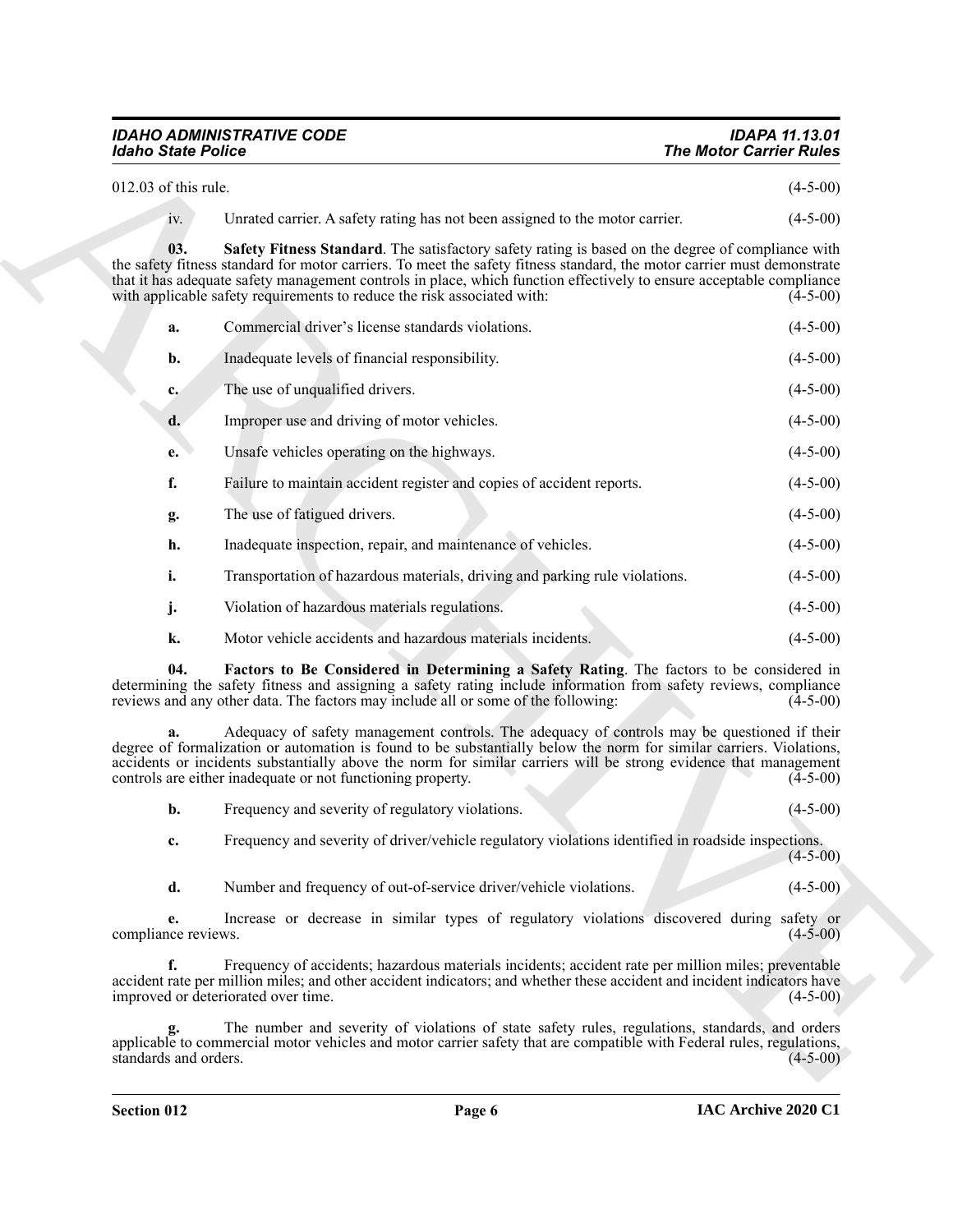<span id="page-6-3"></span>**05. Determination of Safety Fitness**. Following a compliance review of a motor carrier operation, the Idaho State Police Commercial Vehicle Safety Program Manager, using the factors prescribed in Subsection 012.04 of this rule, will determine whether the present operations of the motor carrier are consistent with the safety fitness standards set forth in Subsection 012.03 of this rule. (3-29-10)

<span id="page-6-2"></span>**06. Notification of a Safety Fitness Rating**. Following a compliance review, the Idaho State Police Commercial Vehicle Safety Program Manager will determine the safety fitness of a motor carrier and notify the motor carrier and the Department in writing. Notification will include a list of those items for which immediate corrective actions must be taken. (3-29-10)

<span id="page-6-4"></span>**07. Motor Carrier Certification**. Upon notification of violations cited in the compliance review and recommendations made to correct violations a motor carrier must certify to the Idaho State Police Commercial Vehicle Safety Program Manager, within thirty (30) days, whether all corrective actions identified by the safety review have been taken. Failure to certify or falsely certifying under Section 012 of this Chapter will be considered a reporting violation under Section 67-2901B(3), Idaho Code. (3-20-20)

### <span id="page-6-0"></span>**013. -- 017. (RESERVED)**

### <span id="page-6-6"></span><span id="page-6-5"></span><span id="page-6-1"></span>**018. TRANSPORTATION OF HAZARDOUS MATERIALS, SUBSTANCES, AND WASTES.**

The Monte Poince<br>
The Monte Poince Real of Solicity Planes. Following the Monte Carrier Follow<br>
16. (a), the remainder of Solicity Program Manage, many the carrier operation in the same of the same of the same of the same **01. Obligation of Familiarity with Rules**. All interstate and foreign carriers and all intrastate carriers subject to Section 018 that transport hazardous materials, substances or wastes listed in, defined by or regulated by 49 CFR Parts 107, 171, 172, 173, 177, 178 and 180 must obtain copies of these federal regulations and make them available to their drivers and other personnel handling hazardous materials, substances or wastes and must familiarize their drivers and other personnel handling hazardous materials, substances or wastes with any regulation pertaining to the particular material, substance or waste that is transported. The annual volumes of the CFRs may be obtained from the Superintendent of Documents, Government Printing Office, Washington, D.C. 20402. Amendments to the annual volumes are published in the Federal Register, pending their incorporation in the next annual volumes. Failure to be familiar with these federal regulations adopted by reference is a violation of Section 018 of this Chapter for any carrier transporting such cargoes. The federal regulations adopted by reference in this Section 018 have the following subject matter: (3-20-20)

| а. | Part 107. Hazardous Materials Program Procedures.                                                                                                          | $(4-5-00)$  |
|----|------------------------------------------------------------------------------------------------------------------------------------------------------------|-------------|
| b. | Part 171. General Information, Regulations and Definitions.                                                                                                | $(4-5-00)$  |
|    | Part 172. Hazardous Materials Table, special provisions, hazardous materials communications,<br>emergency response information, and training requirements. | $(3-29-10)$ |

| d. | Part 173. Shippers-General Requirements for Shipments and Packaging.          | $(4-5-00)$  |
|----|-------------------------------------------------------------------------------|-------------|
| e. | Parts 174-176. (Not adopted regulations for railroads, aircraft and vessels). | $(4-5-00)$  |
| f. | Part 177. Carriage by Public Highway.                                         | $(4-5-00)$  |
| g. | Part 178. Specifications for packagings.                                      | $(3-29-10)$ |
| h. | Part 179. (Not adopted regulations for rail tanker cars).                     | $(4-5-00)$  |
| ĺ. | Part 180. Continuing Qualification and Maintenance of Packagings.             | $(3-29-10)$ |

<span id="page-6-7"></span>**02. Recognition of Federal Waivers**. Whenever a carrier has applied to a federal agency and been granted a waiver of the packaging requirements of the federal regulations adopted in Subsection  $01\overline{8}01$ , the federal waiver will also be recognized under these rules. The Department will not administer a program to duplicate consideration or approval of federal waivers on the state level. (4-5-00) consideration or approval of federal waivers on the state level.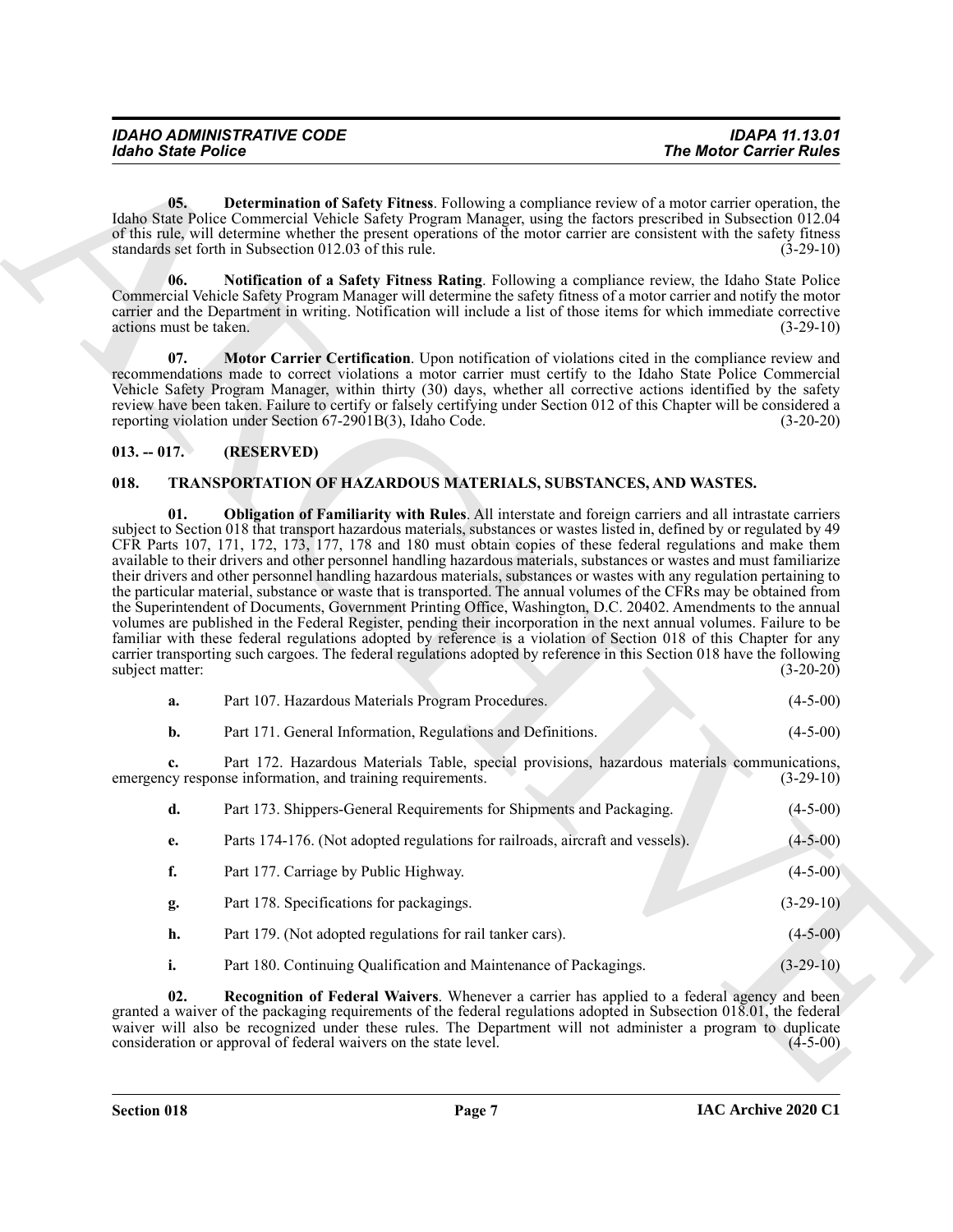### <span id="page-7-0"></span>**019. CARRIER SAFETY REQUIREMENTS.**

### <span id="page-7-6"></span><span id="page-7-5"></span><span id="page-7-3"></span><span id="page-7-2"></span><span id="page-7-1"></span>**01. Adoption of Federal Regulations - Exceptions**. (3-25-16)

<span id="page-7-4"></span>

| <b>Idaho State Police</b> |                                                                                                                                                                                                                                                                                                                                                                                                                                                                                                                                                                                                                                                                                                                                                                                                                                                           | <b>The Motor Carrier Rules</b> |  |
|---------------------------|-----------------------------------------------------------------------------------------------------------------------------------------------------------------------------------------------------------------------------------------------------------------------------------------------------------------------------------------------------------------------------------------------------------------------------------------------------------------------------------------------------------------------------------------------------------------------------------------------------------------------------------------------------------------------------------------------------------------------------------------------------------------------------------------------------------------------------------------------------------|--------------------------------|--|
| 03.<br>Regulations.       | Hazardous Materials. Means a substance or material that the Secretary of Transportation has<br>determined is capable of posing an unreasonable risk to health, safety, and property when transported in commerce<br>and has designated as hazardous under section 5103 of the Federal hazardous materials transportation law (49 U.S.C.<br>5103). The term includes hazardous substances, hazardous wastes, marine pollutants, elevated temperature materials,<br>materials designated as hazardous in the Hazardous Materials Table (see 49 CFR 172.101), and materials that meet<br>the defining criteria for hazard classes and divisions in Part 173 of Subchapter C of Title 49 of the Code of Federal                                                                                                                                               | $(3-20-20)$                    |  |
| 04.                       | Hazardous Substances. Means a material, its mixtures or solutions, that is listed in the Appendix<br>A to 49 CFR 172.101 and that is in a quantity in one (1) package that equals or exceeds the reportable quantity (RQ)<br>listed in the Appendix A to 49 CFR 172.101.                                                                                                                                                                                                                                                                                                                                                                                                                                                                                                                                                                                  | $(3-20-20)$                    |  |
| 05.                       | <b>Hazardous Waste.</b> Means any material that is subject to the Hazardous Waste Manifest<br>requirements of the U.S. Environmental Protection Agency. See 40 CFR Part 262.                                                                                                                                                                                                                                                                                                                                                                                                                                                                                                                                                                                                                                                                              | $(3-20-20)$                    |  |
| 019.                      | <b>CARRIER SAFETY REQUIREMENTS.</b>                                                                                                                                                                                                                                                                                                                                                                                                                                                                                                                                                                                                                                                                                                                                                                                                                       |                                |  |
| 01.                       | <b>Adoption of Federal Regulations - Exceptions.</b>                                                                                                                                                                                                                                                                                                                                                                                                                                                                                                                                                                                                                                                                                                                                                                                                      | $(3-25-16)$                    |  |
| a.                        | All interstate and foreign carriers and intrastate carriers, except those carriers listed in Subsection<br>019.01.b. of this rule, subject to the safety authority of the Idaho State Police while operating in Idaho that transport<br>passengers or property, must comply with 49 CFR Parts 356, 365, 382, 383, 385, 387, 388 and 390 through 399, and<br>the law and rules of the state of Idaho (except Part $391.11(b)(1)$ for intrastate carriers).                                                                                                                                                                                                                                                                                                                                                                                                 | $(3-30-07)$                    |  |
| b.                        | Intrastate carriers operating commercial motor vehicles transporting property with a GVW,<br>GVWR, GCW or GCWR greater than ten thousand (10,000) pounds and up to twenty-six thousand (26,000) pounds,<br>subject to the authority of the Idaho State Police, must comply with 49 CFR Part 390 Subpart A, Part 391.15, Parts<br>392, 393, and Part 396.1, 396.3(a), (a)(1), and (a)(2), and 396.5 through 396.9 and the law and rules of the state of<br>Idaho. All intrastate carriers transporting placardable quantities of hazardous material under 49 CFR Part 172,<br>Subpart F and passengers, meeting the definition of a commercial motor vehicle, must comply with 49 CFR Parts<br>356, 365, 382, 383, 385, 387, 388 and 390 through 399, and the law and rules of the state of Idaho (except Part<br>$391.11(b)(1)$ for intrastate carriers). | $(3-30-07)$                    |  |
|                           | The subject matter of 49 CFR 391.11(b)(1) is a twenty-one (21) year minimum age for drivers of<br>commercial vehicles subject to federal safety regulation. Intrastate carriers subject to the safety authority of the Idaho<br>State Police may hire drivers who are eighteen (18) years or older as set forth in Section 49-303, Idaho Code.                                                                                                                                                                                                                                                                                                                                                                                                                                                                                                            | $(3-30-07)$                    |  |
| 02.                       | Obligation of Familiarity with Rules. All interstate and foreign carriers and all intrastate carriers<br>subject to Section 019, must obtain copies of the federal regulations adopted by reference in Subsection 019.01 of this<br>rule, and make them available to their drivers and other personnel affected by the regulations. Failure to be familiar<br>with these federal regulations adopted by reference is a violation of this Subsection 019.02 of this rule, for any carrier<br>subject to those regulations. The federal regulations adopted by reference address the following subject matter:                                                                                                                                                                                                                                              | $(3-20-20)$                    |  |
| a.                        | Part 356. Motor Carrier Routing Regulations.                                                                                                                                                                                                                                                                                                                                                                                                                                                                                                                                                                                                                                                                                                                                                                                                              | $(3-29-10)$                    |  |
| b.                        | Part 365. Rules Governing Application for Operating Authority.                                                                                                                                                                                                                                                                                                                                                                                                                                                                                                                                                                                                                                                                                                                                                                                            | $(3-29-10)$                    |  |
| c.                        | Part 380. Longer Combination Vehicle (LCV) Driver-Training and Driver-Instructor Requirements.                                                                                                                                                                                                                                                                                                                                                                                                                                                                                                                                                                                                                                                                                                                                                            | $(3-29-17)$                    |  |
| d.                        | Part 382. Controlled Substance and Alcohol Use and Testing.                                                                                                                                                                                                                                                                                                                                                                                                                                                                                                                                                                                                                                                                                                                                                                                               | $(4-5-00)$                     |  |
| e.                        | Part 383. Commercial Driver's License Standards; Requirements and Penalties.                                                                                                                                                                                                                                                                                                                                                                                                                                                                                                                                                                                                                                                                                                                                                                              | $(4-5-00)$                     |  |
|                           |                                                                                                                                                                                                                                                                                                                                                                                                                                                                                                                                                                                                                                                                                                                                                                                                                                                           |                                |  |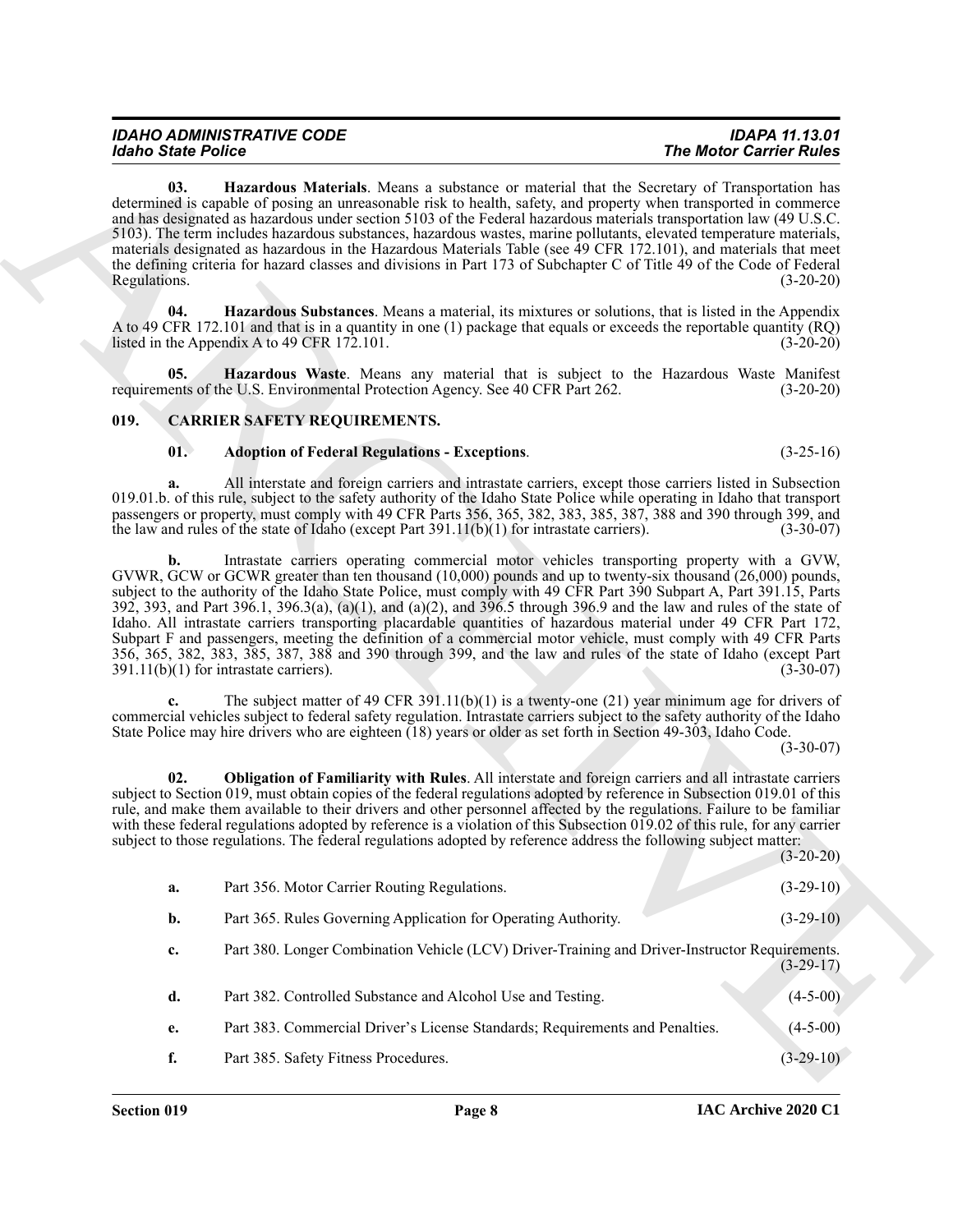The Montr' Entrepreneutre and The Montr' Entrepreneutre and the particle of the same of the same of the same of the same of the same of the same of the same of the same of the same of the same of the same of the same of t **g.** Part 386.71-84. Rules of Practice for Motor Carrier, Intermodal Equipment Provider, Broker, Freight Forwarder, and Hazardous Materials Proceedings. (4-11-15) **h.** Part 387. Minimum Levels of Financial Responsibility. (3-29-10) **i.** Part 388. Cooperative Agreements with States. (4-5-00) **j.** Part 390. Federal Motor Carrier Safety Regulations: General. (4-5-00) **k.** Part 391. Qualifications of Drivers. (4-5-00) **l.** Part 392. Driving of Commercial Motor Vehicles. (3-29-10) **m.** Part 393. Parts and Accessories Necessary for Safe Operation. (4-5-00) **n.** Part 395. Hours of Service of Drivers. (4-5-00) **o.** Part 396. Inspection, Repair and Maintenance. (4-5-00) **p.** Part 397. Transportation of Hazardous Materials; Driving and Parking Rules. (4-5-00) **q.** Part 398. Transportation of Migrant Workers. (4-5-00) **r.** Part 399. Employee Safety and Health Standards. (4-5-00)

<span id="page-8-4"></span>**03. Recognition of Federal Waivers**. Whenever a driver or carrier has applied to a federal agency and been granted a waiver from any of the requirements of the federal regulations adopted in Subsection 019.01 of these rules, the federal waiver will also be recognized under these rules. The Department reserves the authority to implement a waiver program and grant waivers on the state level for intrastate commercial motor vehicle drivers.

 $(4-5-00)$ 

### <span id="page-8-0"></span>**020. -- 029. (RESERVED)**

### <span id="page-8-5"></span><span id="page-8-1"></span>**030. INTERSTATE AND FOREIGN COMMERCE.**

Section 018 and 019 of these rules apply to motor carriers when engaged in interstate or foreign commerce in Idaho:  $(3-20-20)$ 

### <span id="page-8-6"></span><span id="page-8-2"></span>**031. OBEDIENCE AND COMPLIANCE WITH RULES AND REGULATIONS.**

<span id="page-8-7"></span>**01.** Proof of Compliance Required. Whenever requested by an employee of this Department whose duties include enforcement of any of these rules and regulations, all motor carriers and their agents or employees are required to demonstrate proof of compliance with these rules. (3-20-20)

<span id="page-8-8"></span>**02.** Sanctions. The failure of any motor carrier to obey and comply with these rules is just and t cause for imposition of the sanctions authorized by Title 67, Chapter 29, Idaho Code. (3-20-20) sufficient cause for imposition of the sanctions authorized by Title 67, Chapter 29, Idaho Code.

### <span id="page-8-3"></span>**032. -- 999. (RESERVED)**